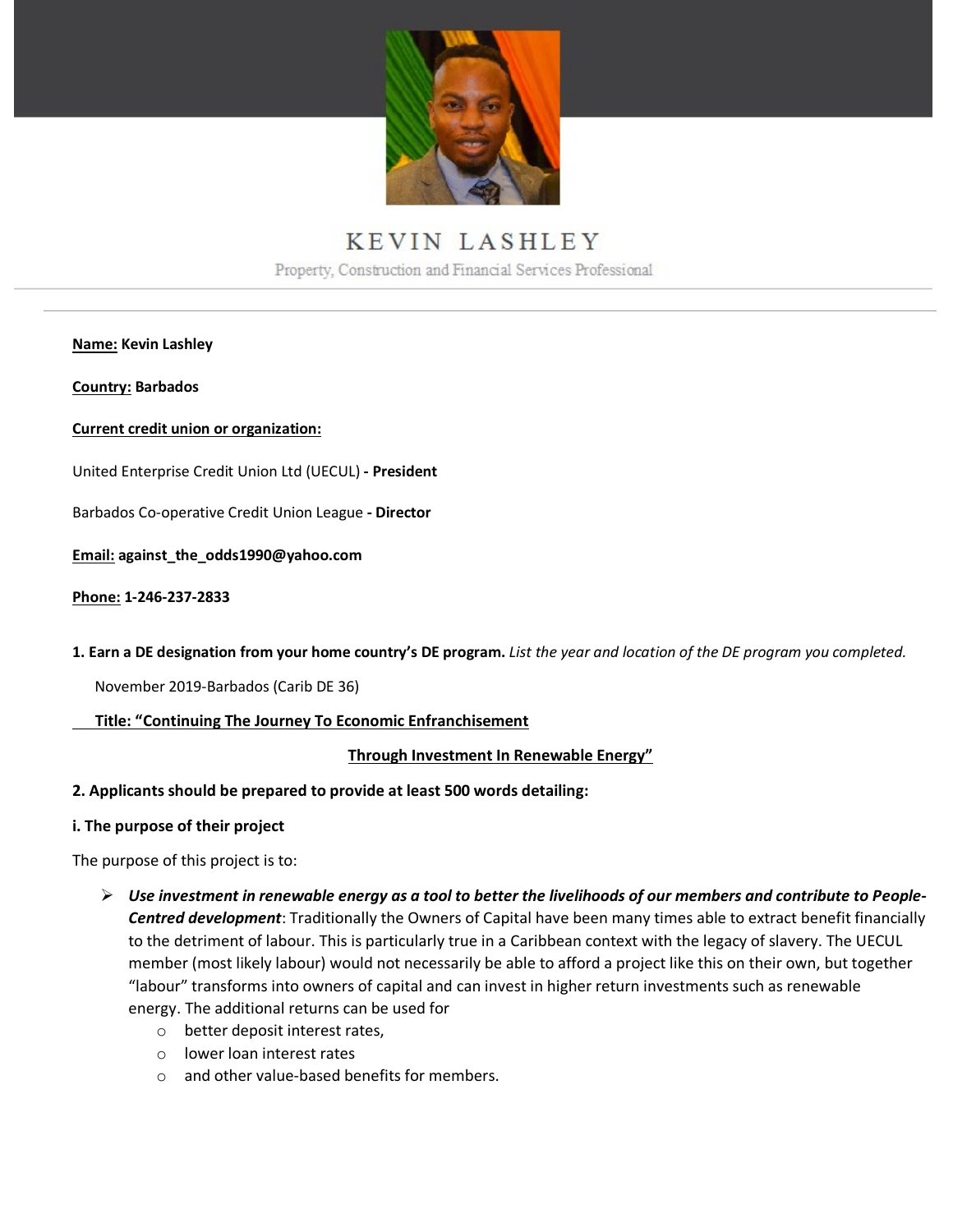*Contribute to Barbados' macro goal of reducing dependence on fossil fuel.* The Government, in the Barbados National Energy Policy 2019, has set out its vision and policy framework for the establishment of a fossil-free, sustainable energy configuration for Barbados by the year 2030. Our Credit Union will do its part to assist in reducing our country's dependence on fossil fuel. This means current and future generations will enjoy greater energy independence since power could be generated locally via solar. The added benefit is that less of our country's resources, especially foreign exchange would have to be used to import energy.



 *Use investment in renewable energy as a tool in the fight against Climate Change.* "People helping people" must include 'People helping to save the environment'. The sustainability of a person's life literally and economically is the true embodiment of People helping People. To place this in context, Climate Change is affecting all of us regionally: the effects of the Category 5 Hurricane Dorian on the Bahamas just 2 months after the **World Council of Credit Unions (WOCCU)** reinforced that urgent action needs to be taken by each of us to slow the pace of this environmental phenomenon. After seeing the effects on The Bahamas, I reflected on credit union morality and credit union mortality in my home context. Was I doing enough to benefit the credit union family in whatever time I had remaining as a volunteer?

Investing in renewable energy will mitigate the long-term effects of climate change which include extended droughts (increasing poverty), intense storms, rising sea levels and more. Investing in renewables needs to be accelerated to mitigate the increase in temperature over future decades. Barbados and the Caribbean are on the front lines of these effects. For instance, Barbados experienced significant damage to property on July  $2^{nd}$ , 2021 due to Hurricane Elsa.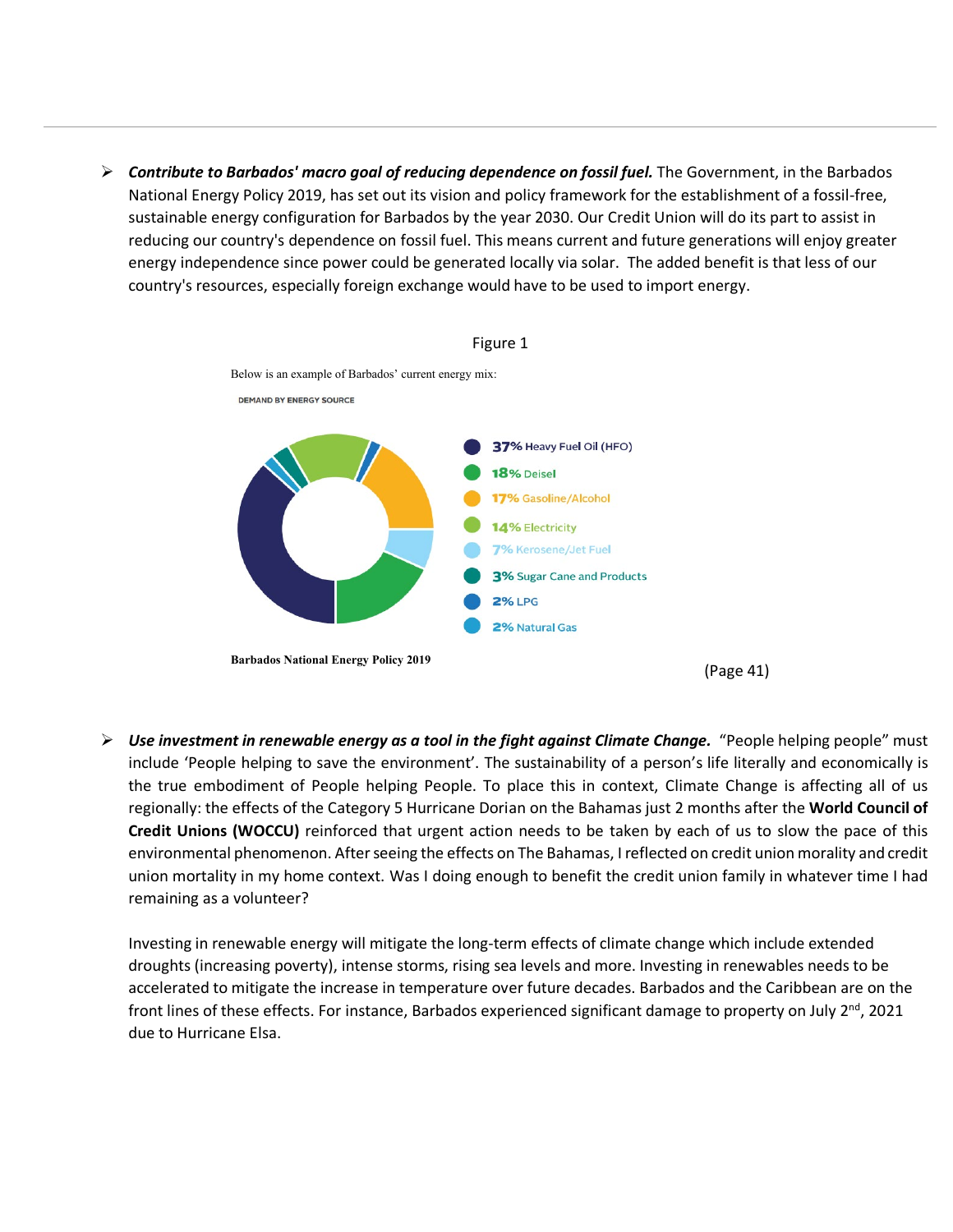### **ii. How it aligns with the learning objectives of DE such as the cooperative principles and sustainable development goals (development issues)**

My attendance at Carib DE 36 reinforced the need for my credit union to become a value- based organization. This project aligns with the Sustainable Development Goal # 13 Climate Action. At my local credit union level, our small investment represents us doing our part to do global good and will help to reduce emissions and minimize carbon pollution. This mitigates the negative impact on our environment.

This also aligns with the 7<sup>th</sup> International Co-operative Principle of Concern for Community. As a value-based organization, my credit union has to contribute to the sustainability of our communities. Barbados is a small island developing state (SIDS) and heavily reliant on tourism-indeed this is the country's main income earner. Tourism relies on a stable climate, large beaches and more to remain attractive to visitors. A rise in sea level due to Climate Change reduces our beaches, unstable climate reduces the attractiveness of Caribbean islands to visitors from cold or predominantly wet climates.

### **iii. The tangible impact of the project on credit unions (including employees and directors), the credit union system, credit union members, or your community**

- a) The tangible effects of the project will reinforce to UECUL's directors and our staff the importance to be green conscious to protect both our local community and international community.
- b) Currently demand deposit interest and term deposit rates are at an all-time low. For instance, demand deposit rates are marginally above 0%. This reduces non-loan interest revenue to our credit union. The rate of return on this investment will be higher than the similar investments currently available in Barbados for credit unions including UECUL.
- c) This shatters a glass ceiling for micro and small credit unions. With United Enterprise Credit Union being the first credit union approved by the Financial Services Commission, this shows other micro and small credit unions that we are an originator of innovation and our voices deserve to be heard.
- d) Our members benefit because United Enterprise Credit Union Ltd through receiving investment interest above the market can then better sustain offering members highly competitive term deposit products.
- e) Our members also benefit because with a new focus on "going green" UECUL in recent times offers green loans. Green Loans facilitate the installation of solar panels, wind turbines, water tanks and such like.
- f) UECUL contributes to government's 2030 renewable energy goals even as a small credit union.

### **iv. The duration and frequency of your project (is it ongoing or being replicated?)**

The project is ongoing and will be replicated as funds are available. Renewable energy systems such as Solar systems have a life-span of at least 20 years.

### **v. Provide any available documentation, photographs, communications or other resources that confirm the existence and completion of your project**.

Below is some of the information on the PV system

### **PV System Overview**

- 320 Mono-crystalline 375-Watt panels with a 25-year performance guarantee
- Two ABB 50.0 kWAC Inverters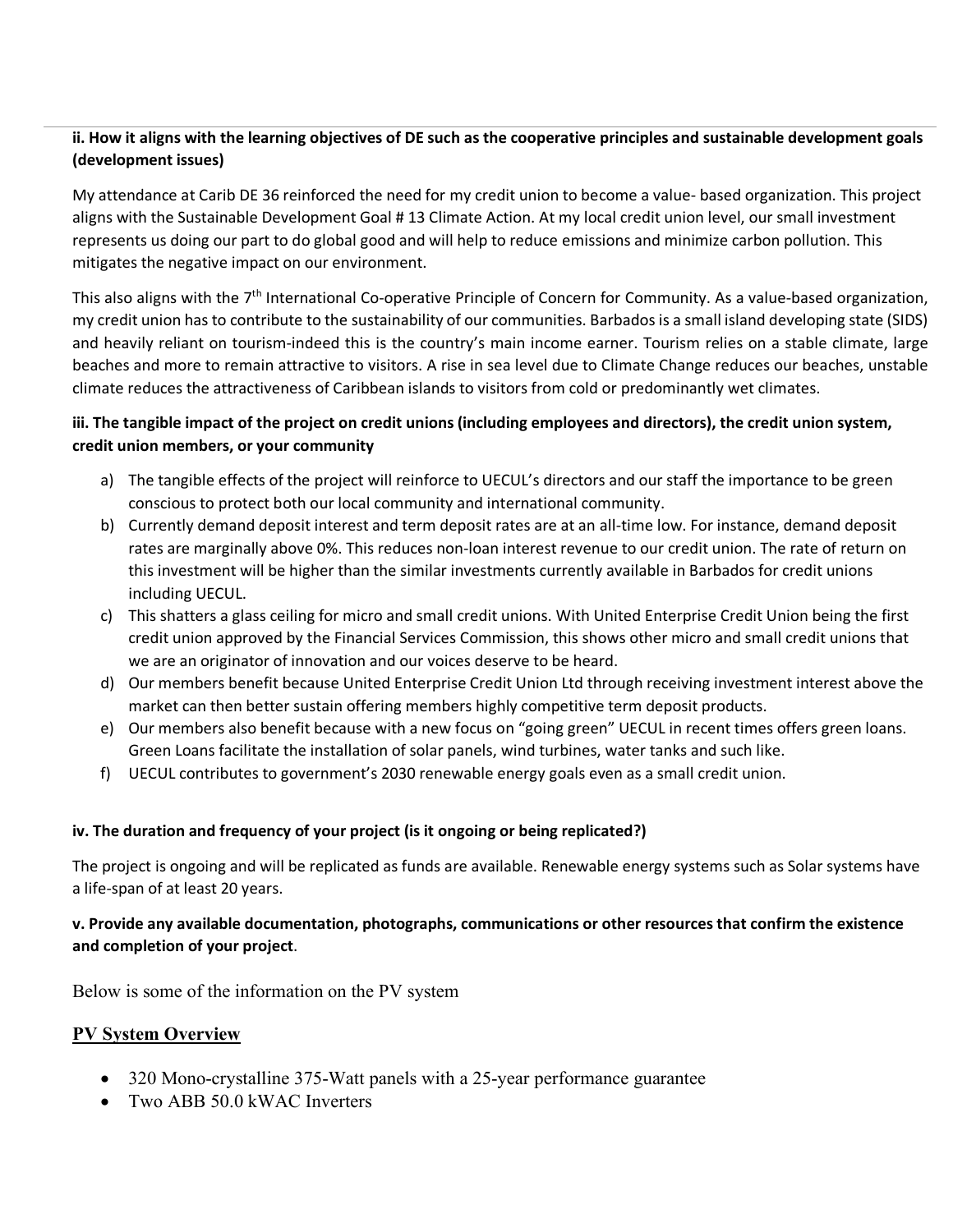- Sloped Roof Mounted Aluminum Racking System
- WIFI data reporting system for remote monitoring of the PV system's performance
- Turnkey installation, excluding trenching and builders works

# **Maintenance**

This includes cleaning of panels and inverters generally twice per year.

# **Tax Incentives**

• Solar PV Program costs are import duty and VAT exempt

The Credit Union will place a system on the landlord's rooftop.

# **Delivery**

• Installation is now at a stage of substantial completion 12 weeks and is now awaiting connection to the local electricity service provider.